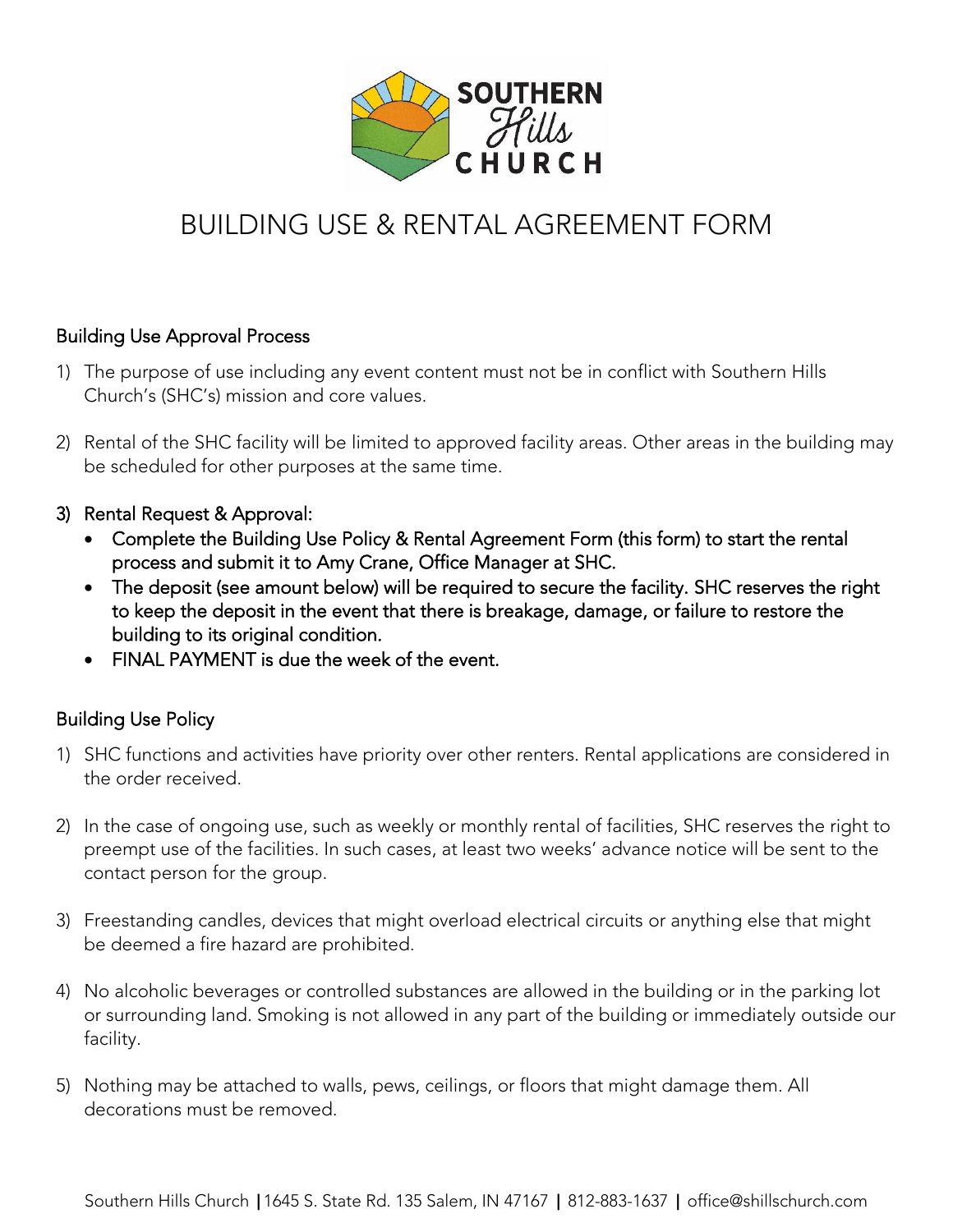- 6) Renters are required to remain in areas specified in the agreement and are responsible for keeping group participants confined to those areas.
- $\frac{1}{2}$  children may be presented on children may be left the direct care of  $\frac{1}{2}$  must need the left of  $\frac{1}{2}$ unattended on church premises at any time.
- 
- All lights and appliances are off.<br>• All lights and appliances are off.
	- All doors are locked.
	- Garbage and trash are disposed of properly in the dumpster on the west side of the church.
	- The room is returned to its condition before the meeting including the arrangement of tables and chairs.
	- The floor is swept.<br>• If the kitchen is use
	- If the kitchen is used:
		- <sup>o</sup> All eating and preparation surfaces are washed clean.
		- <sup>o</sup> All dishes or other kitchen items are washed, dried, and put away.
		- <sup>o</sup> No food items are left on the premises or in the refrigerator or freezer.
		- <sup>o</sup> Garbage disposal must be clean.
- 9) SHC assumes no responsibility for the use of the building and facilities by the tenant and has no liability to the user for such use, and further, the user agrees to indemnify and hold SHC harmless from all third-party claims, liability, or damages arising out of such.
- 10) SHC reserves the right to cancel or change this agreement at any time due to ministry activities and needs.
- 11) Building keys must be returned within one week of the event or SHC reserves the right to retain the deposit.

## Rental Deposit & Fees

- 
- 1) The facility is considered reserved when the deposit is made.<br>2) Room rental fees will be assigned based on specific room requests in accordance with the Rental Chart schedule below. Chart schedule below.

## Signed by Person Responsible for Event: Agrees to Southern Hills Church's building regulations.

| Signature_           | Date |
|----------------------|------|
| Approval Signature _ |      |